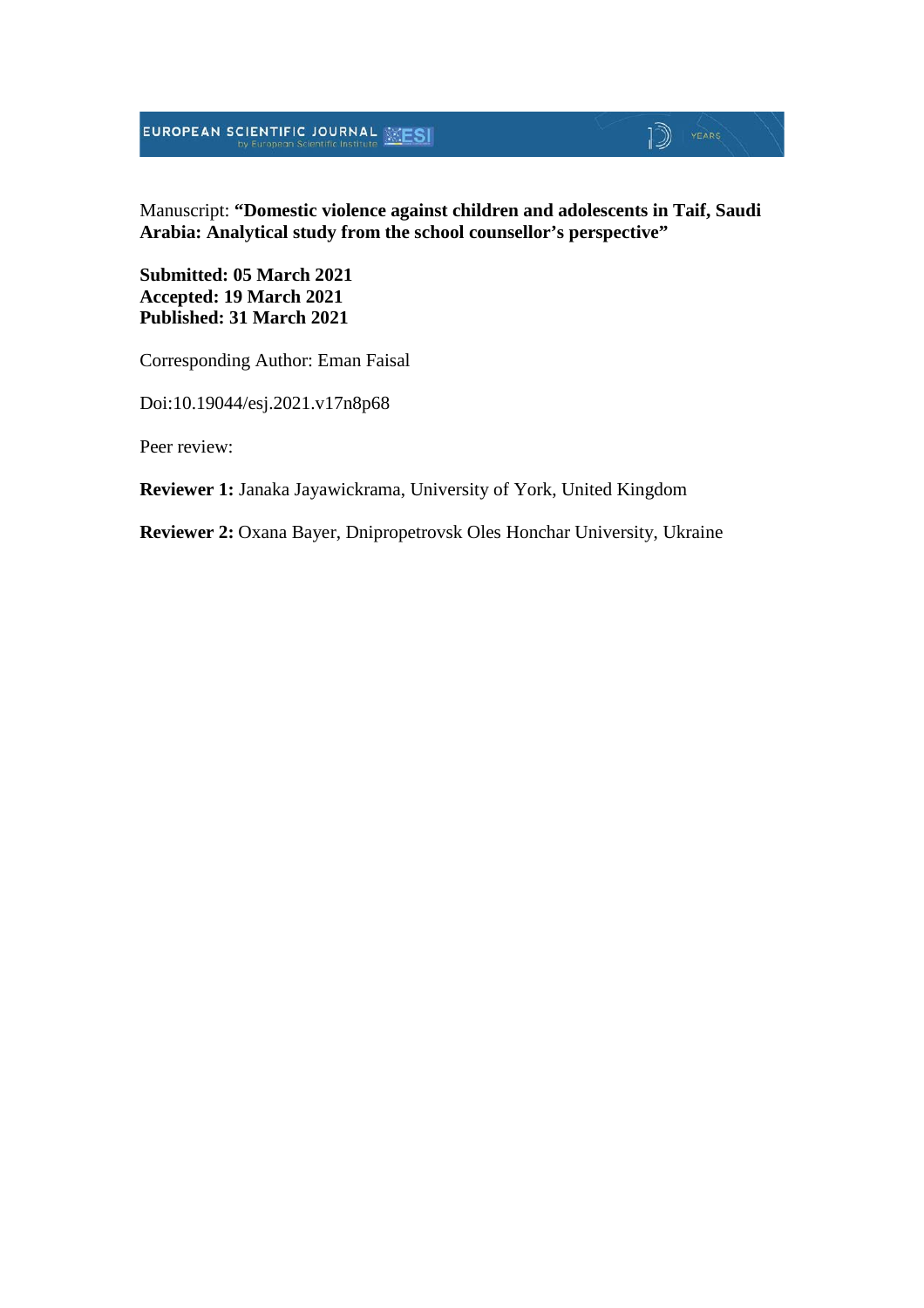# **ESJ** *Manuscript Evaluation Form 2020*

You agree your name is revealed to the author of the paper:

**\*** As part of the Open Review, you can choose to reveal your name to the author of the paper as well as to authorize ESJ to post your name in the review history of the paper. You can also choose to make the review report available on the ESJ`s website. However, ESJ encourages its reviewers to support the Open Review concept.

- $\bullet$  Yes
- $\overline{O}$  No

You approve, your name as a reviewer of this paper, is available in the "review history" of the paper:

- **\***
- $\bullet$  Yes
- $\overline{P}$  No

You approve, this review report is available in the "review history" of the paper:

- **\***  $^{\circ}$  Yes
- $\overline{\circ}$  No

**The TITLE is clear and it is adequate to the content of the article. \***

#### *(Please insert your comments)*

It is almost clear and I think that Saudi Arabia should be inserted to the Title, so that it is clearer.

Domestic violence against children and adolescents in Taif, Saudi Arabia: Analytical study from the school counsellor's perspective

### **The ABSTRACT clearly presents objects, methods, and results.**

**\*** (Please insert your comments)

The abstract is clear and decent. However, a strong edit of the abstract would help.

## **There are a few grammatical errors and spelling mistakes in this article.**

(Please insert your comments)

The paper needs a closer proofreading. There are certain aspects that are not very clear to the reader (see my comments in the paper).

### **The study METHODS are explained clearly.**

**\*** (Please insert your comments)

Actually, the study methods are overly explained and I suggest that there is a clearer explanation and justification of the methodological framework (see my comments in the paper).

## **The body of the paper is clear and does not contain errors.**

**\***

(Please insert your comments)

In general, the authors managed to explain their research well, but need further additions to the Results and Discussion section of the paper.

# **The CONCLUSION or summary is accurate and supported by the content.**

**\*** (Please insert your comments)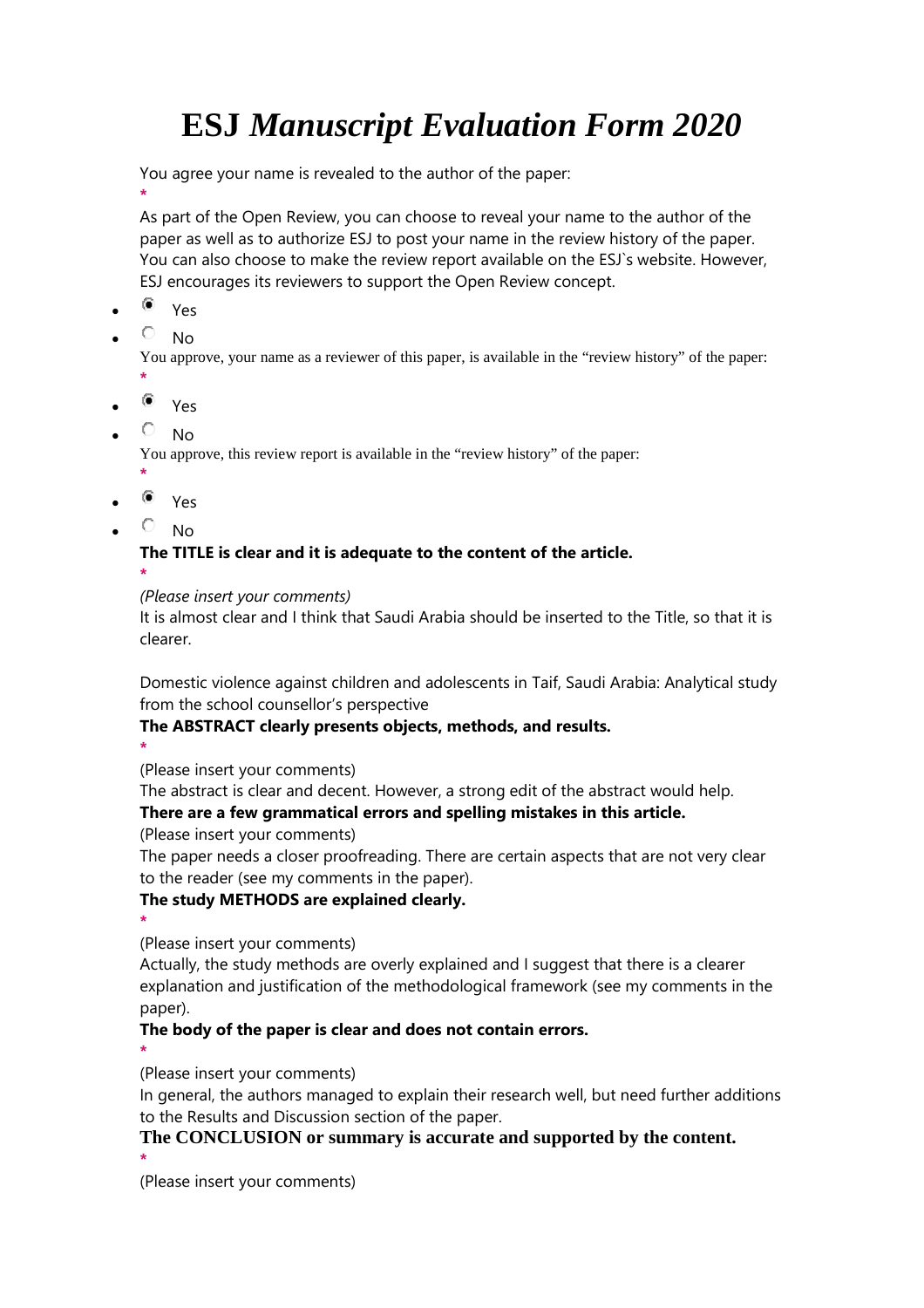I have suggested the Conclusion to be revised. **The list of REFERENCES is comprehensive and appropriate. \***

Each in-text citation has to be included in the list of references and vice versa. (Please insert your comments)

The references are fine.

*Please rate the TITLE of this paper.* [Poor] **1-5** [Excellent]

- **\***
- $\circ$  1
- $O_{2}$
- $^{\circ}$  3
- $\circ$  4
- $\circ$  5

*Please rate the ABSTRACT of this paper.* [Poor] **1-5** [Excellent] **\***

- 
- $\circ$  1
- $\circ$  2
- $^{\circ}$  3
- $\circ$  4
- $\circ$  5

*Please rate the LANGUAGE of this paper.* [Poor] **1-5** [Excellent]

- **\***
- $\circ$  1
- $\circ$  2
- $\bullet$  3
- $\circ$  4
- $^{\circ}$  5 *Please rate the METHODS of this paper.*

```
[Poor] 1-5 [Excellent]
*
```
- $\circ$  1
- $O_{2}$
- 
- $^{\circ}$  3
- $\circ$  4
- $^{\circ}$  5 *Please rate the BODY of this paper.*

[Poor] **1-5** [Excellent] **\***

- $\circ$  1
- $\circ$  2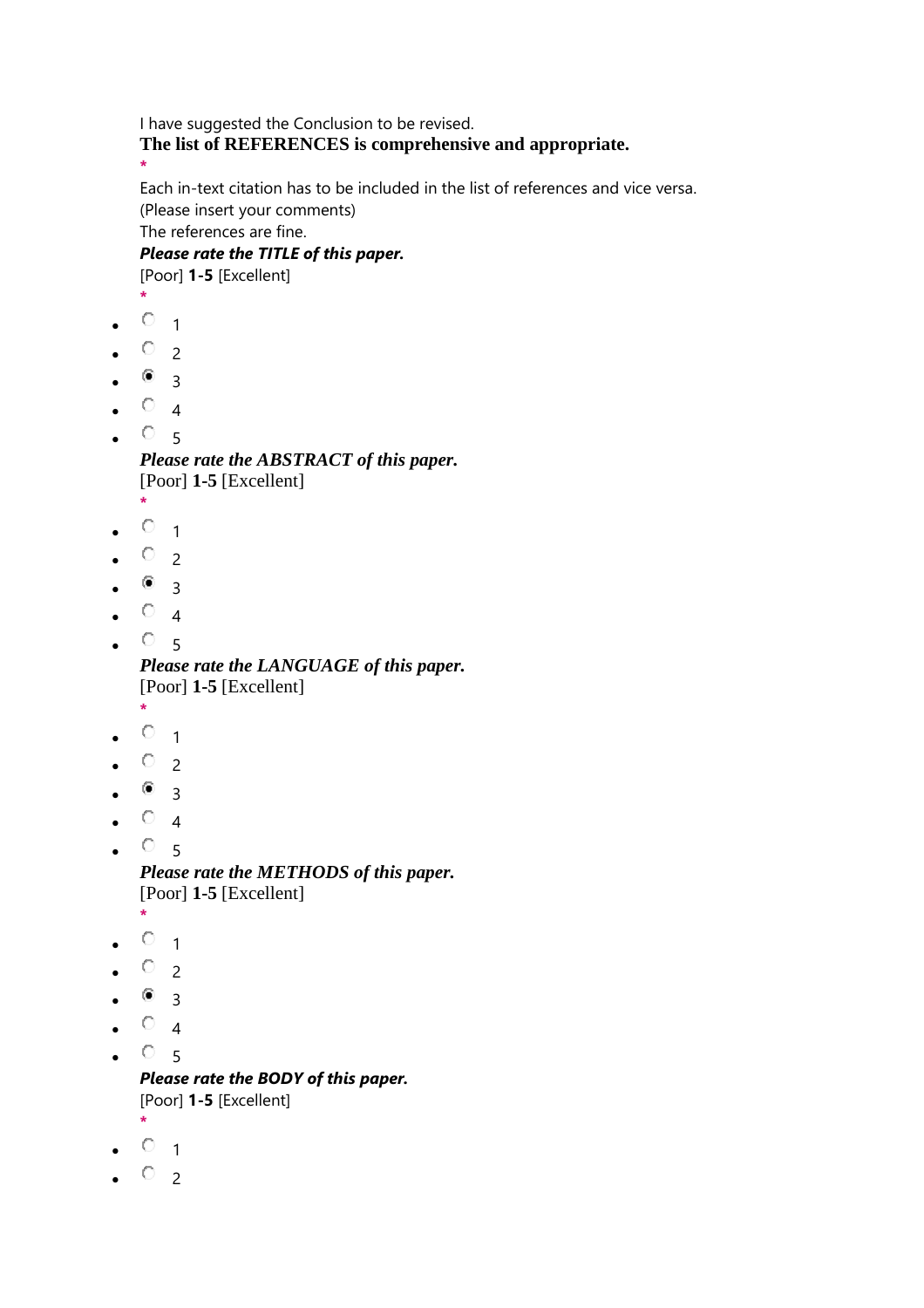- 3
- $\bullet$  4
- $O_{-5}$

*Please rate the CONCLUSION of this paper.* [Poor] **1-5** [Excellent]

- **\***  $\circ$  1
- $\bullet$  2
- $\circ$  3
- $\circ$  4
- $O_{-5}$

*Please rate the REFERENCES of this paper.* [Poor] **1-5** [Excellent]

- **\***  $O_{-1}$
- $\circ$  2
- $\circ$  3
- 
- $^{\circ}$  4
- $^{\circ}$  5

**Overall Recommendation!!!**

- **\***
- $\circ$  Accepted, no revision needed
- Accepted, minor revision needed
- Return for major revision and resubmission
- $\bullet$   $\circ$  Reject

### **Comments and Suggestions to the Author(s):**

I think that you have conducted an important research. However, you need to carefully think through how you present your research, findings, discussion and recommendations to an international audience. I have inserted some detailed comments and suggestions within the paper. Please see how you can respond to

EUROPEAN SCIENTIFIC JOURNAL WEST

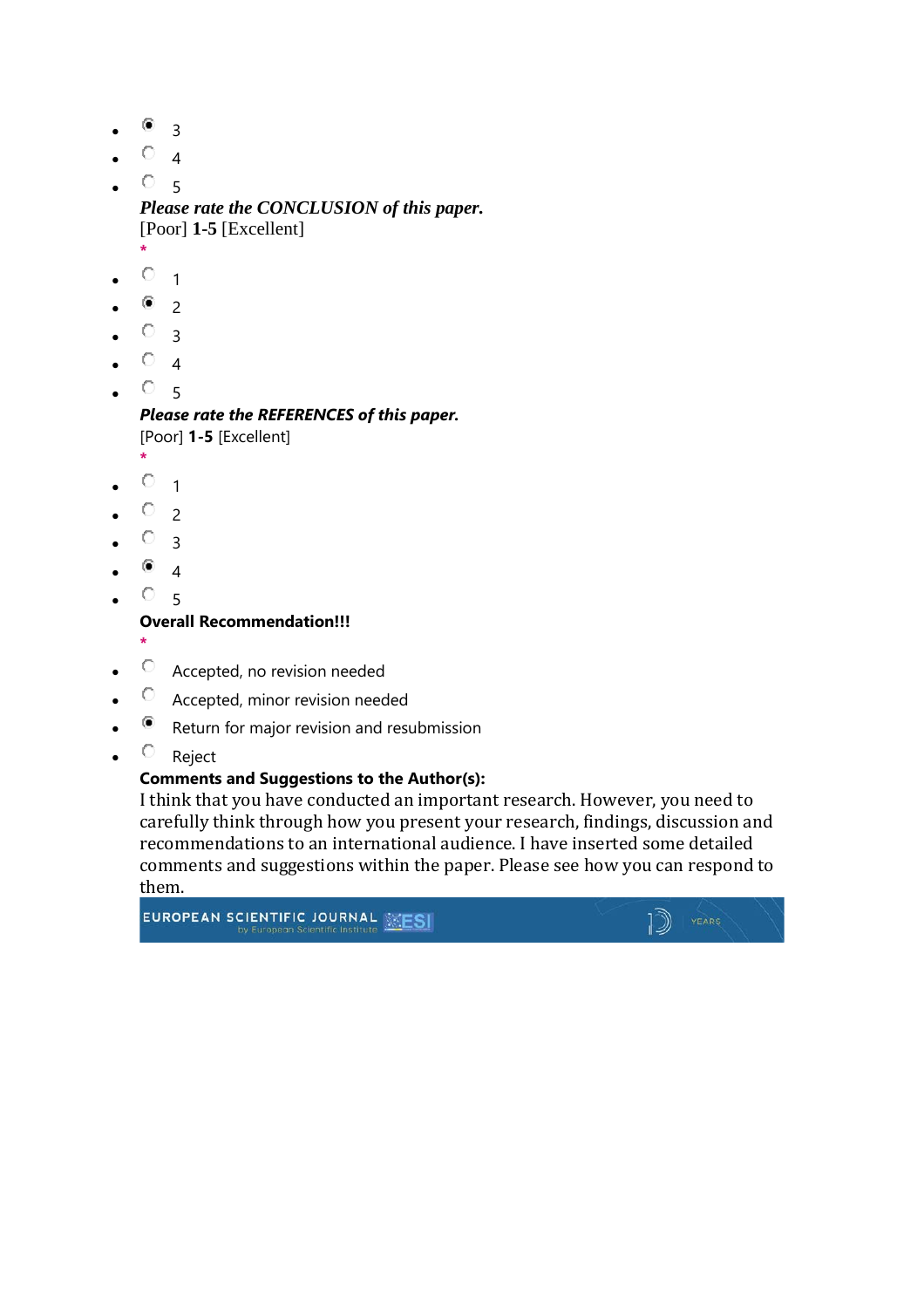# **ESJ** *Manuscript Evaluation Form 2020*

You agree your name is revealed to the author of the paper:

**\*** As part of the Open Review, you can choose to reveal your name to the author of the paper as well as to authorize ESJ to post your name in the review history of the paper. You can also choose to make the review report available on the ESJ`s website. However, ESJ encourages its reviewers to support the Open Review concept.

- $\bullet$  Yes
- $\overline{O}$  No

You approve, your name as a reviewer of this paper, is available in the "review history" of the paper:

- **\***
- $\bullet$  Yes
- $\overline{P}$  No

You approve, this review report is available in the "review history" of the paper:

- **\***  $^{\circ}$  Yes
- $\overline{\circ}$  No

# **The TITLE is clear and it is adequate to the content of the article. \***

*(Please insert your comments)*

Yes, it is.

# **The ABSTRACT clearly presents objects, methods, and results.**

**\*** (Please insert your comments)

The abstract does not provide distinct information as for what results interviewing brought (and neither does the article itself).

### **There are a few grammatical errors and spelling mistakes in this article.**

(Please insert your comments)

Yes, there are. These are not misprints but some grammatical errors.

### **The study METHODS are explained clearly.**

**\*** (Please insert your comments)

As I have written before, the method of interviewing seems to be odd and not expedient. **The body of the paper is clear and does not contain errors.**

**\*** (Please insert your comments)

The research questions are formulated so that I seem to get lost in the difference between them.

The sample for the questionnaire (page 5) runs as 48 but it seems to be 84.

The method of the interview does not seem to be necessary within what is written in the research procedure. The results of the interviewing section are not anyhow mentioned. The discussion section lacks any mention of the possible mediating factors. For instance, if a school is "crowded", does this indicate to the fact that a student comes from a lowincome family? Can there be any other factors that can interfere into the relationship of the studied phenomena?

The paper does not have "Limitations" section.

**The CONCLUSION or summary is accurate and supported by the content.**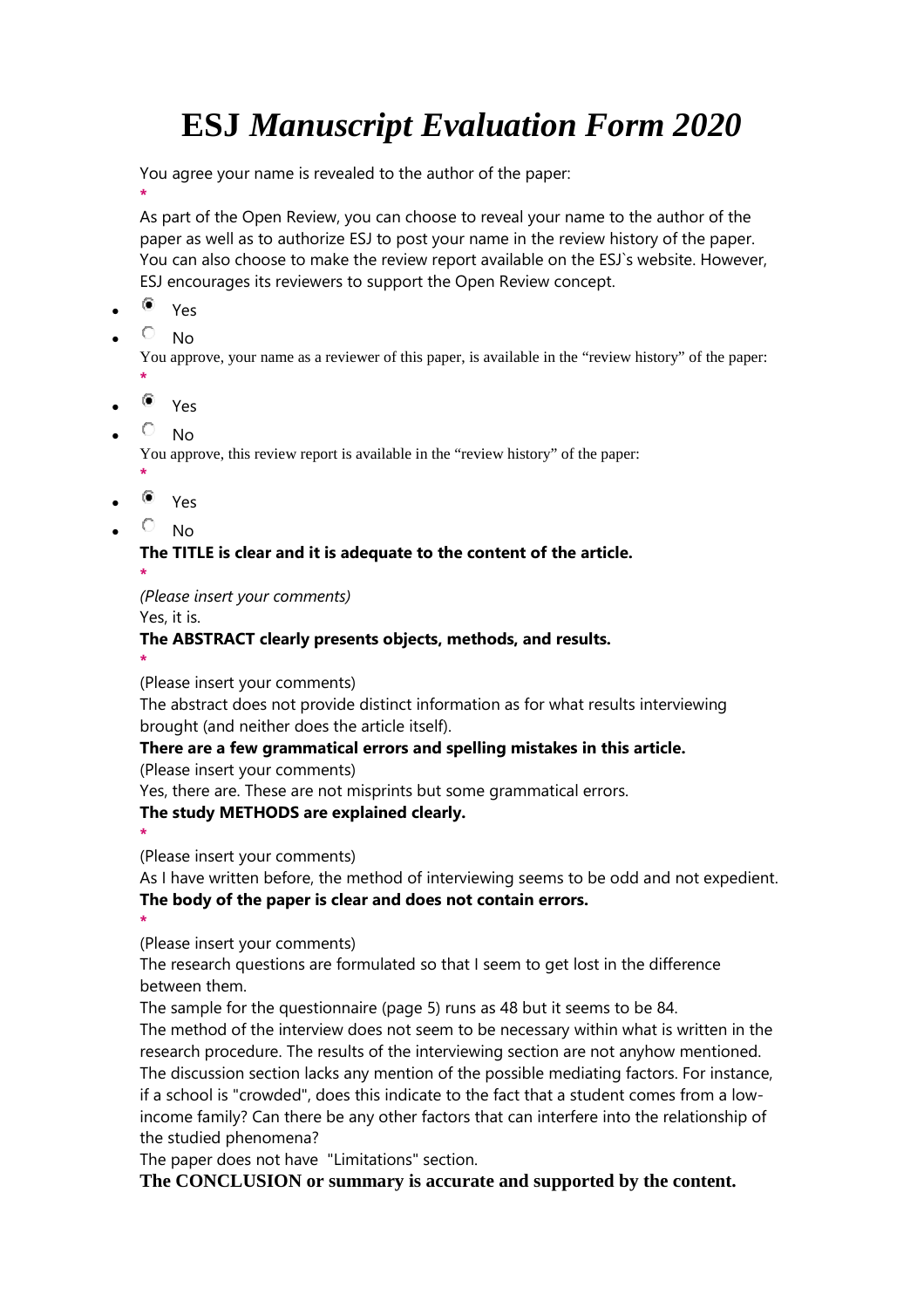**\***

(Please insert your comments)

Some conclusions do not seem to come out of the research which is described in the paper.

Again, there seem to be no conclusions coming out of the interviewing section. **The list of REFERENCES is comprehensive and appropriate.**

**\***

Each in-text citation has to be included in the list of references and vice versa.

(Please insert your comments)

Formatting of some references does not follow the rules.

Some references (like "A dictionary of psychology") would better be changed for either topical research works or newer papers.

### *Please rate the TITLE of this paper.*

[Poor] **1-5** [Excellent]

- **\***  $\circ$  1
- $\circ$  2
- $\circ$  3
- $\circ$  4
- $^{\circ}$  5

*Please rate the ABSTRACT of this paper.* [Poor] **1-5** [Excellent]

- **\***
- $\circ$  1
- $\circ$  2
- $\circ$  3
- $\bullet$  4
- $^{\circ}$  5

*Please rate the LANGUAGE of this paper.* [Poor] **1-5** [Excellent]

- **\***  $O_{1}$
- $\circ$  2
- 
- $^{\circ}$  3
- $\circ$  4
- $O_{5}$

*Please rate the METHODS of this paper.* [Poor] **1-5** [Excellent]

- **\***
- $\circ$  1
- $\circ$  2
- $\bullet$  3
- $\circ$  4